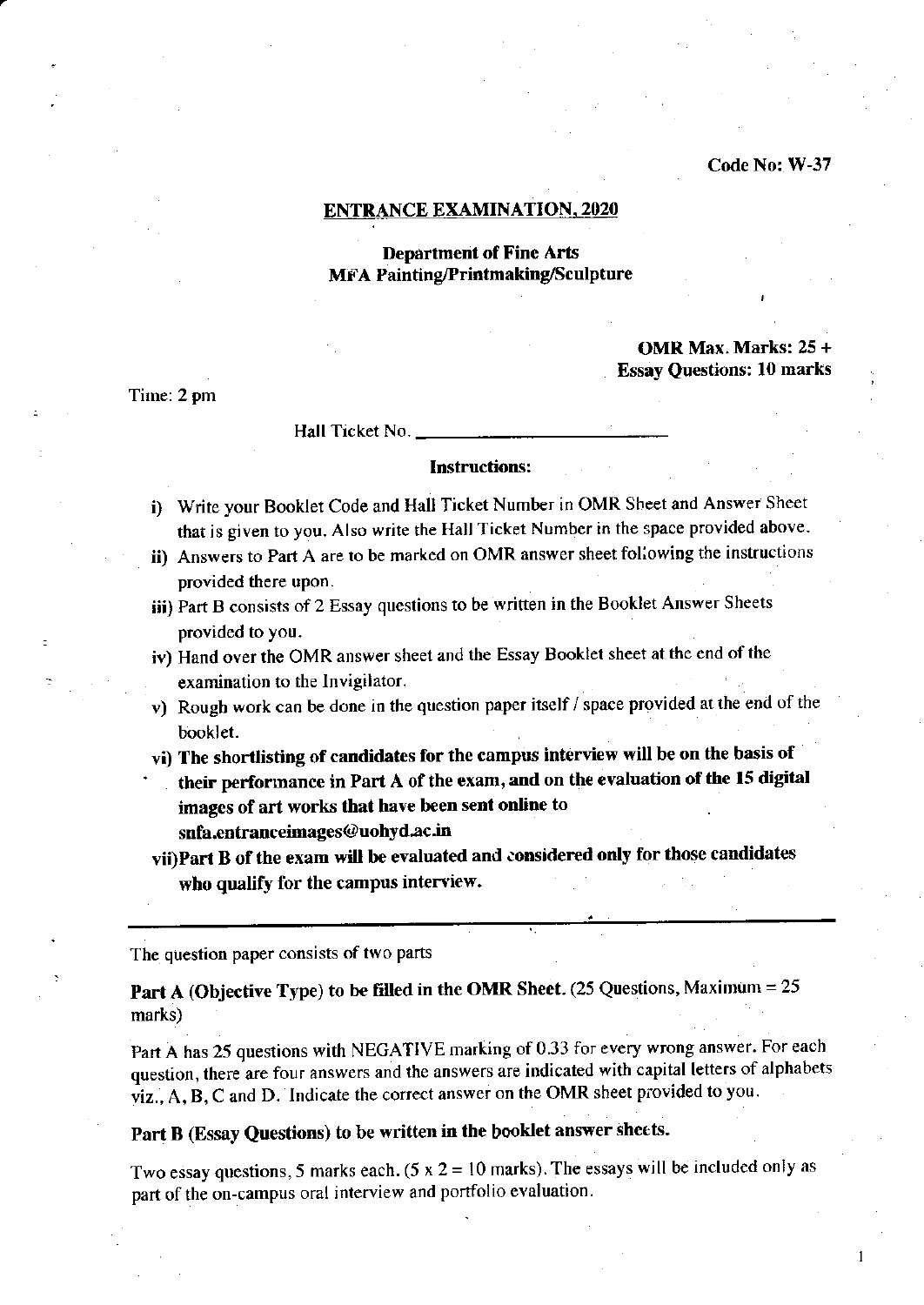$\overline{2}$ 

## PART A

1. Who among the following Indians has been given an Honorary Special Oscar Academy award?

- A. Mahesh Bhatt **B.** Satyajit Ray
- C. Mira Nair
- D. G.P. Sippy

2. What is the mediurn used by Mrinalini Mukherjee for which she became famous?

- A. Hemp
- B. Stone
- C. Bronze
- D. Terracotta

3. In the lost wax technique of metal casting, which order among the following is correct?

I. Release

ll. Finishing

III. Mould-making

- lV. Pouring
- V. Model-making
- VI. Removal of wax
- $A.$  V, VI, I, II, IV, III
- **B. V**, **I**, **VI**, **III**, **IV**, **II**
- c. v, vt,I, m,lv,II
- $D, \qquad V, \text{III}, \text{VI}, \text{IV}, \text{I}, \text{II}$

4. Which of the following statements are correct?

I. The famous Ajanta caves are located in Aurangabad district of Maharashtra.

: .

- II. The Japanese artist Hokusai's wood block print 'The Great Wave off
	- Kanagawa' is printed in monochrome.
- III. V.S. Gaitonde was regarded as one of the India's foremost abstract artists.
- IV. Shilpa Shetty was the artistic director and curator of Kochi-Muziris Biennale 2018.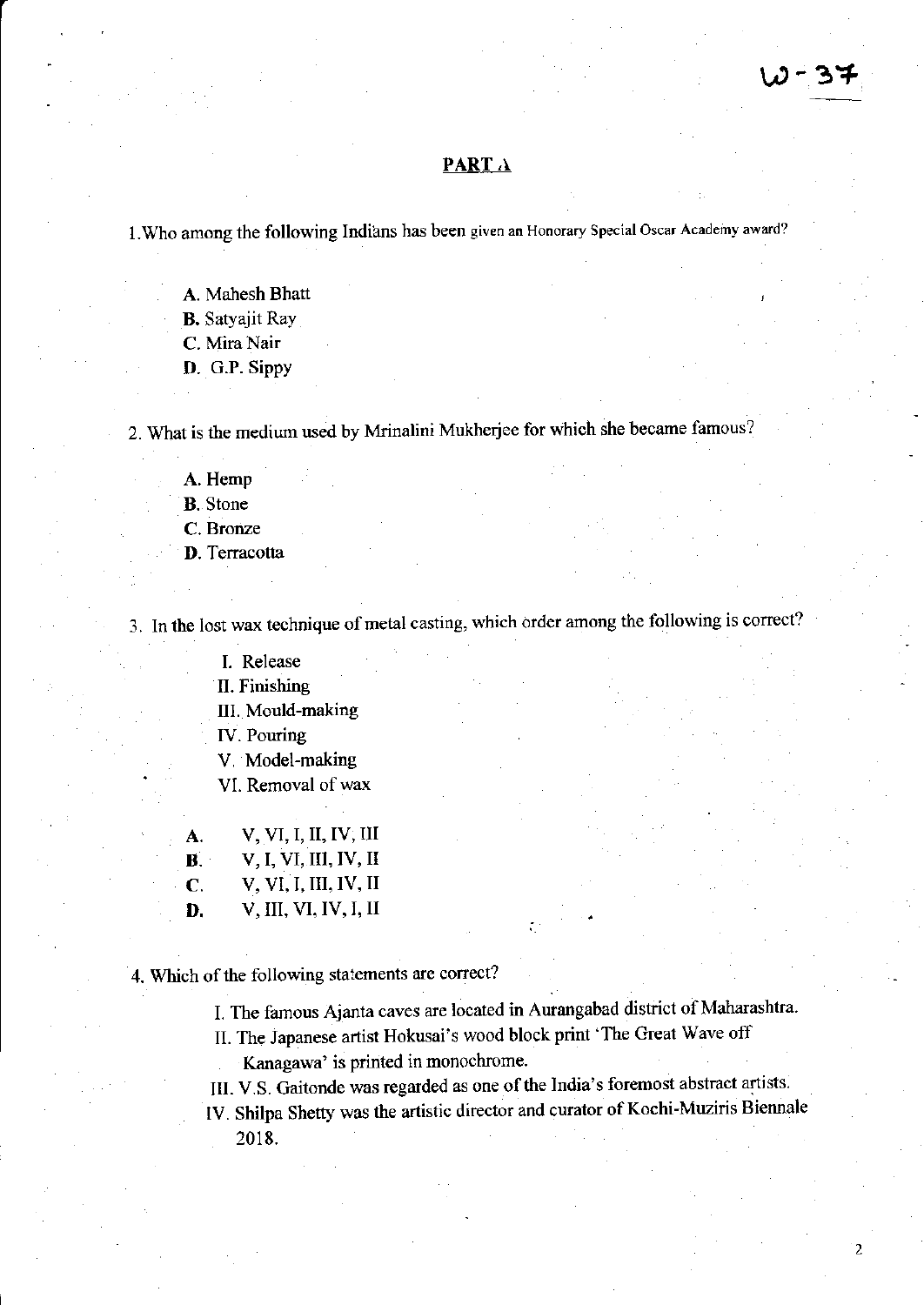$w - 37$ 

- A. II and III
- B. <sup>I</sup>and lll
- C. I, III and IV
- D. III and IV

5. The term tempera is given to the technique whe'e the colour powder is bound with

- A. Egg Yolk
- **B**. Tamarind Paste
- C. Linseed Oil
- D. Rice Paste

6. Which of the following statements is correct?

I. In Site-specific art, the artist takes the location into account while planning and creating the artwork.

II. Photomontage is a photographic printing process for high quality color print III. Mezzotint technique achieves tonality by roughening a metal plate with a metal tool with small teeth called a rocker

IV. Tie-dye is a method of dyeing by hand in which colored patterns are produced in the fabric by using a wooden block

i.

- A. <sup>I</sup>and II
- $\mathbf{B}$ . I. II and III
- C. I, II and IV
- D. I and III

7. The Fauve artist who painted "The Woman with a Hat" was

- A. Andrc Derain
- B. Marc Chagall
- C. Henri Matisse
- D. Georges Braque

8. A series of perfomative photography works done by N. Pushpamala is called

A. Native Women of South India

- **B**. Sleep of Reason Creates Monsters
- C. Seven Lives in a Dream
- D. Yamuna Walk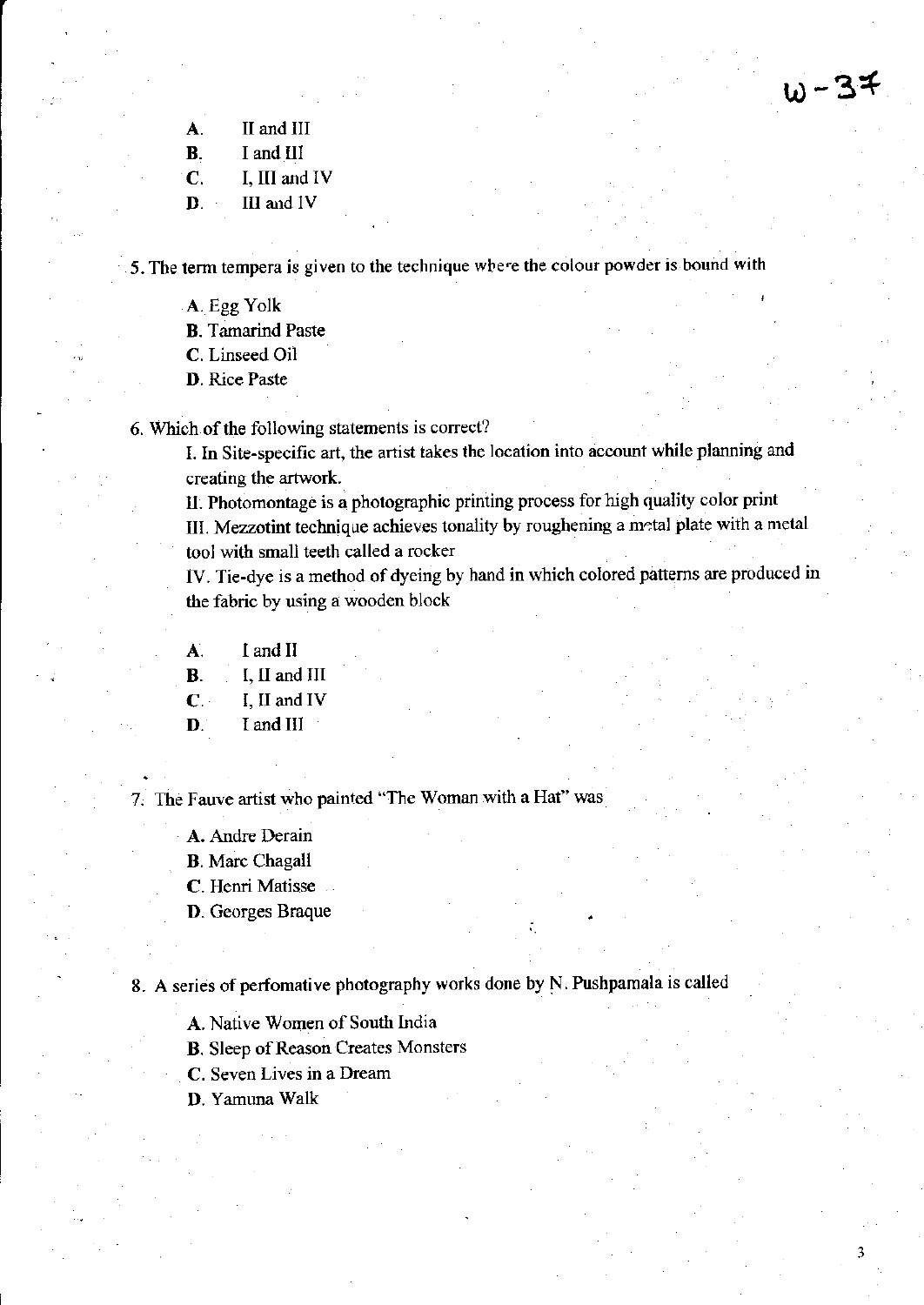w-3?

9. Select the correct sequence of the Stone Lithography process:

- I. Washing out and rolling up
- II. Printing the slone
- lll. Graining the stone

IV. Processing the stone

- V. I)rawing on the stone
- $\mathbf{A}$ . III, V, IV, I, II
- **B. I**, **III**, **II**, **IV**, **V**<br>**C. II**, **I**, **IV**, **III**, **V**
- II, I, IV, III, V
- $\mathbf{D}$ . III, IV, II, I, V

10. Which of the following statements are correct?

- I. A crucible is a pot that is used during metal casting
- II. Welding is a fabrication process that joins materials.
- III. The process is called aquatint because finished prints often resemble
- watercolor drawings or wash drawings.
- IV. Term marble refers to metamorphosed sandstone.
- A. <sup>I</sup>and II
- B. I, II and III
- $C.$  I, II and IV
- D. I and III

11. The Kaiser-i-Hind Gold Medal for Distinguished Service to the Empire was awarded to

- A. Amrita Sher-gil
- B. Raja Ravi Varma
- C. Rabindranath Tagore
- D. Nandalal Bose

12. Which renowned painter and printmaker received the 'Padma Shri' award in 2019?

l.'

- A. Professor P.D Dhumal
- B. Professor Shamsundar
- C. Professor Jyoti Bhatt
- D. Artist N. S. Harsha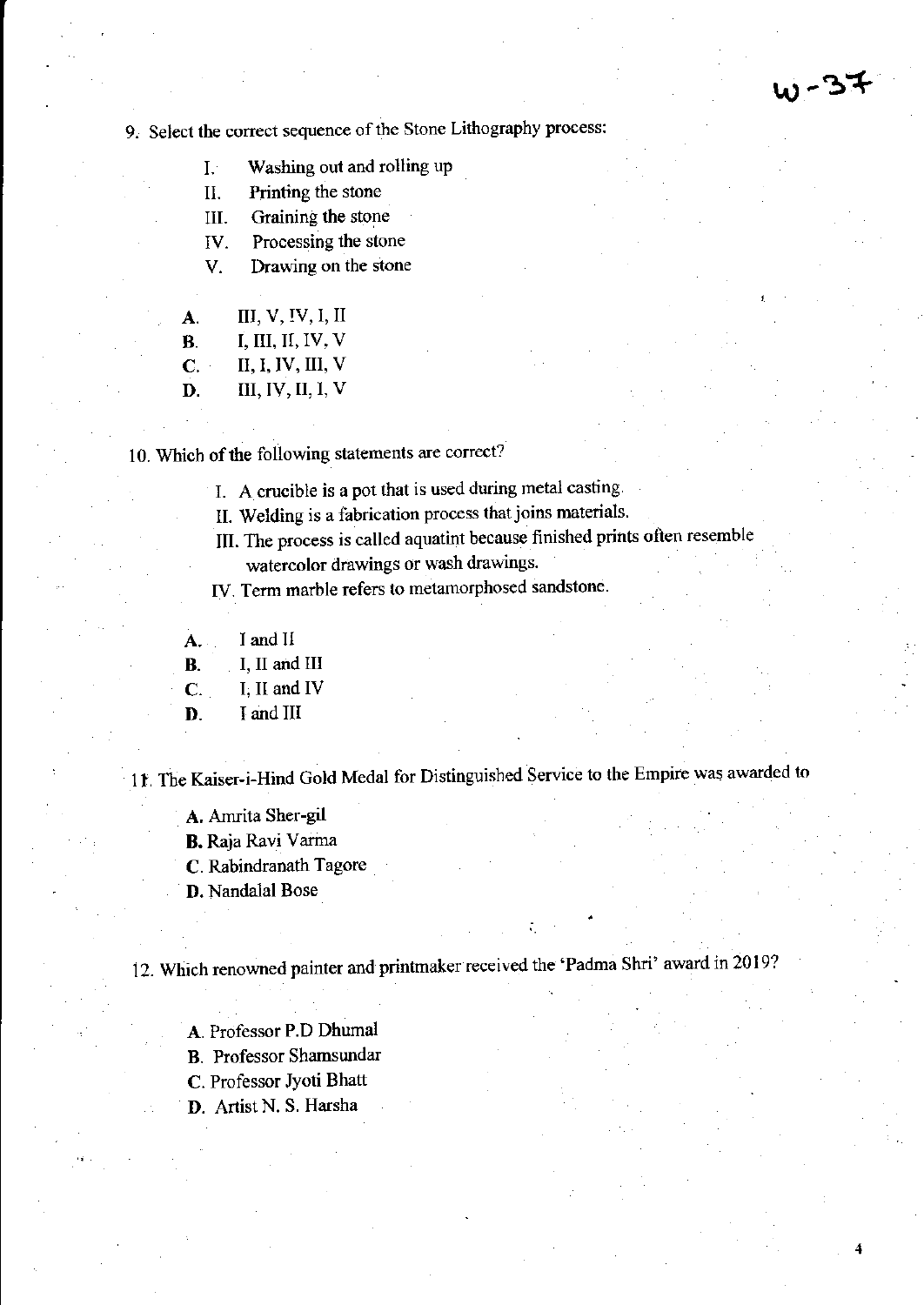13. Match the following Intemational Exhibitions and Country:

 $\omega$  – 37

| 1. Venice Biennale             | I. India    |  |
|--------------------------------|-------------|--|
| 2. Documenta                   | II. Japan   |  |
| 3. Fukuoka Asian Art Triennale | III. Brazil |  |
| 4. Kochi Muziris Biennale      | IV. Italy   |  |
| 5. Sao Paulo Biennale          | V. Germany  |  |

A, IIIIIII IV v  $1 \t4 \t3 \t5 \t2$ **B.** I II III IV

I

 $4^{+1}$  5 3 2 1 C. III III IV <sup>V</sup>

 $4\quad 5\quad 2\quad 1\quad 3$ 

D, IIII IV V  $5 \begin{array}{|c|c|c|} 2 & 3 & 1 & 4 \end{array}$ 

14. The first Indian architect to receive the 'Pritzker Prize' for Architecture is

A. B. V. Doshi

B. Brinda Somaya

- C. Raj Rewal
- D. Hafeez Contractor

15. Which of the following statements are correct?

I. Augmented reality (AR) technology superimposes a computer-generated image on a user's viewing experience.

II. Assemblage is a form of sculpture comprised of"found" objects arranged in such a way that they create a new piece.

III. Cyanotype is a photographic printing process that produces a cyan-blue print by using two chemicals: Ferric Ammonium Citrate and Potassium Ferricyanide.

IV. Krishna Reddy's art making technique is serigraphy printing that incorporates principles of relief printing and multi color printing.

- A. I and II
- B. I, II and III
- C. I, II and IV
- D. I and IV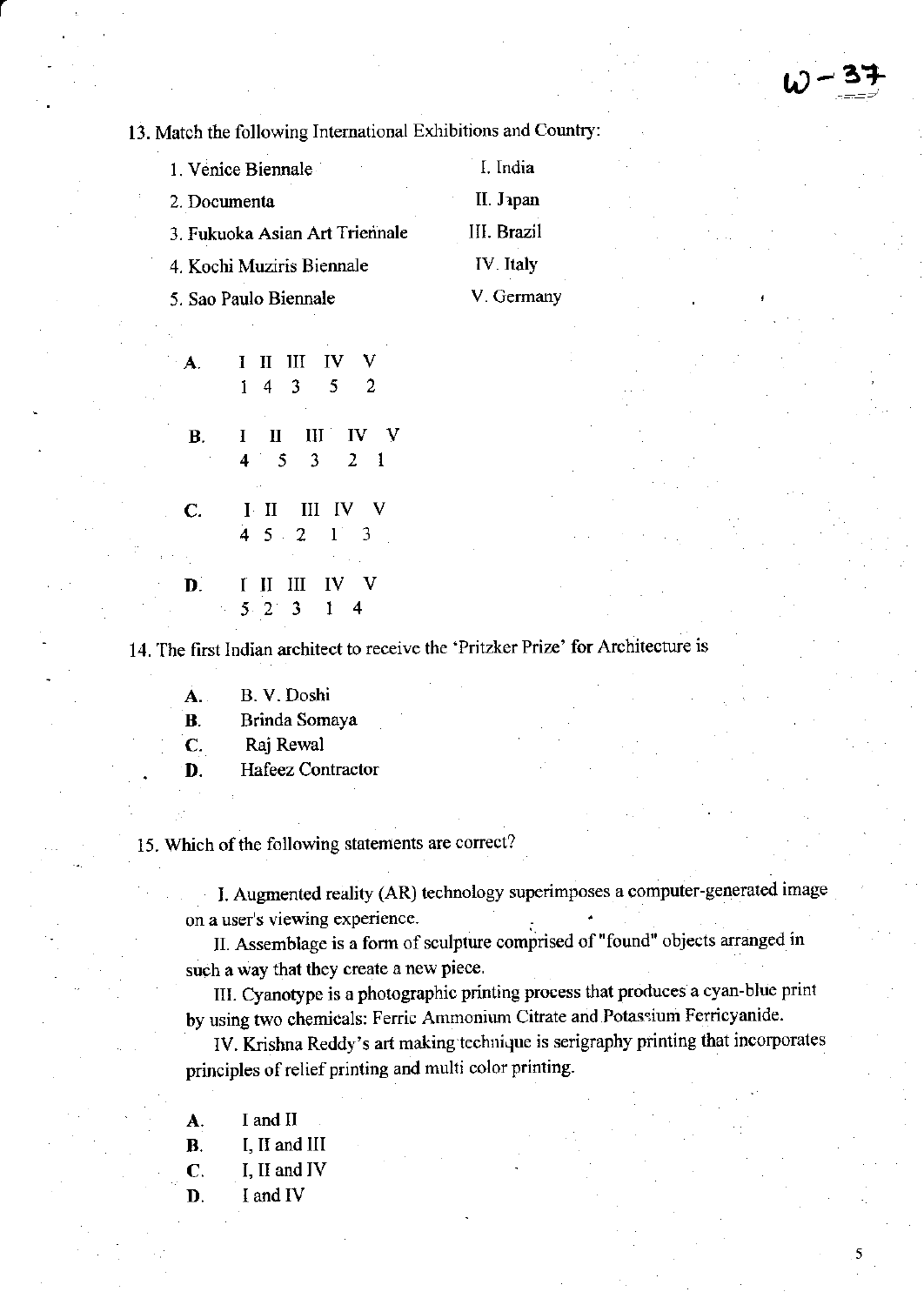16. The artist who did a large multi-channel sound installation with one-hundred speaking microphones in Kochi-Muziris Biennale 2018 was

- A. Jitish Kallat
- B. Shilpa Gupta<br>C. Anita Dube
- Anita Dube
- D. Bose Krishnamachari

<sup>1</sup>7. Match the material with process:

| 1. Casting    | I. Ivory                          |
|---------------|-----------------------------------|
| 2. Modeling   | II. Grouping of unrelated objects |
| 3. Carving    | <b>III.</b> Aluminum              |
| 4. Assemblage | IV. Wax                           |
|               |                                   |

 $A.$  1 2 3 4  $\frac{1}{1}$   $\frac{2}{11}$   $\frac{3}{1}$   $\frac{4}{11}$ 

**B.**  $1\quad 2$  $\overline{4}$ 3 III IV I  $\mathbf{I}$  $C. 1 2$  $\overline{4}$  $\overline{\mathbf{3}}$  $\frac{1}{1}$   $\frac{2}{1}$   $\frac{3}{1}$  $\rm H$ 

**D.**  $1\ 2\ 3$  $\overline{\mathbf{4}}$  $3<sup>2</sup>$  $\mathbf{I}$  II  $\rm III$ IV

18. The artists best known for wood intaglio print making techniques

A. Somnath Hore and Krishna ReddY

**B.** Sanath Kar and Ravinder Reddy

C. Suranjan Basu and NN Rimzon

D. Jagmohan Chopra and Saroj Pal Gogi

19. Match the following artists with their work:

| I. Rembrandt           | 1. The Night Watch  |
|------------------------|---------------------|
| II. Edvard Munch       | 2. The Clothed Maja |
| III. Francisco de Goya | 3. Madonna          |
| IV. Paul Gauguin       | 4. Three Tahitians  |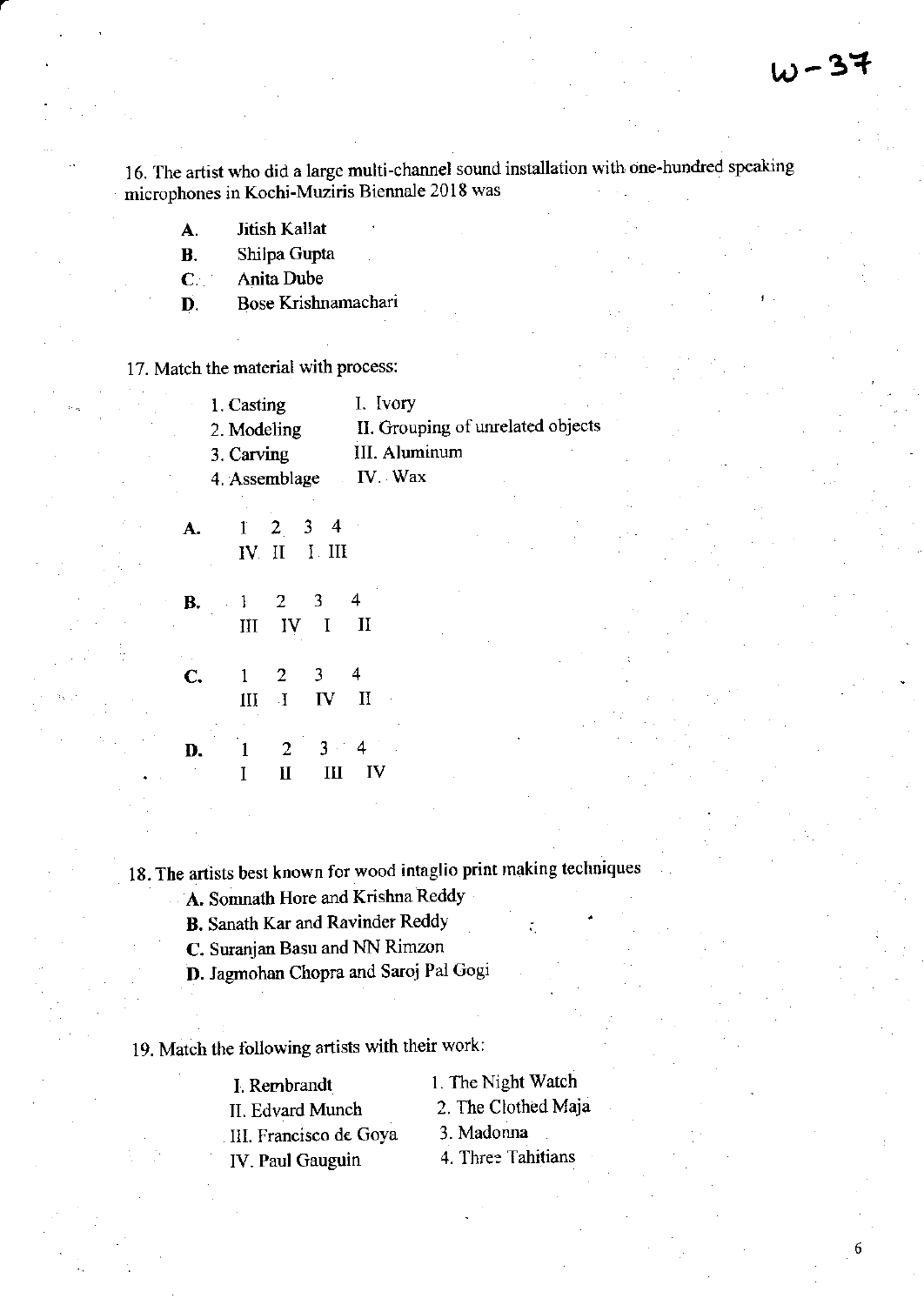|    | L<br>1                      | $\overline{2}$                  | $II$ $III$<br>$\overline{\mathbf{3}}$ | $\mathbf{I}$<br>$\overline{4}$ |  |
|----|-----------------------------|---------------------------------|---------------------------------------|--------------------------------|--|
| В. | $\mathbf I$<br>$\mathbf{1}$ | $\mathbf{H}$<br>3.              | $\mathbf{H}$<br>$\overline{2}$        | IV<br>$\overline{4}$           |  |
| C. | $\mathbf{I}$<br>$\cdot 2$   | $\mathbf{II}$<br>$\overline{3}$ | III IV<br>$\overline{4}$              | $\cdot 1$                      |  |
| D. |                             | $I$ $II$                        | III IV                                |                                |  |
|    | $2^{\circ}$                 | 1                               | 4                                     | 3                              |  |

20. Which sculptor is best known for his large, folk inspired sculptures of heads

 $W - 34$ 

- A. Balbir Singh Katt
- **B.** G Ravinder Reddy
- C. Devi Prasad Roy Choudhary
- D. Alex Mathew

21. K G Subramanyan authored the book

- A. The Creative Circuit
- **B.** Ways of Seeing
- C. Visual Thinking
- D. The Social History of Art

22. Which of the following pairs are correctly matched?

1. A City known for Marble I. Photoshop

II. Makrana 2. Photo editing tool

3. A printing method based on the immiscibility of oil and water. III. Terracotta

 $\sim 7$ 

IV. Lithography 4. Also knows as earthenware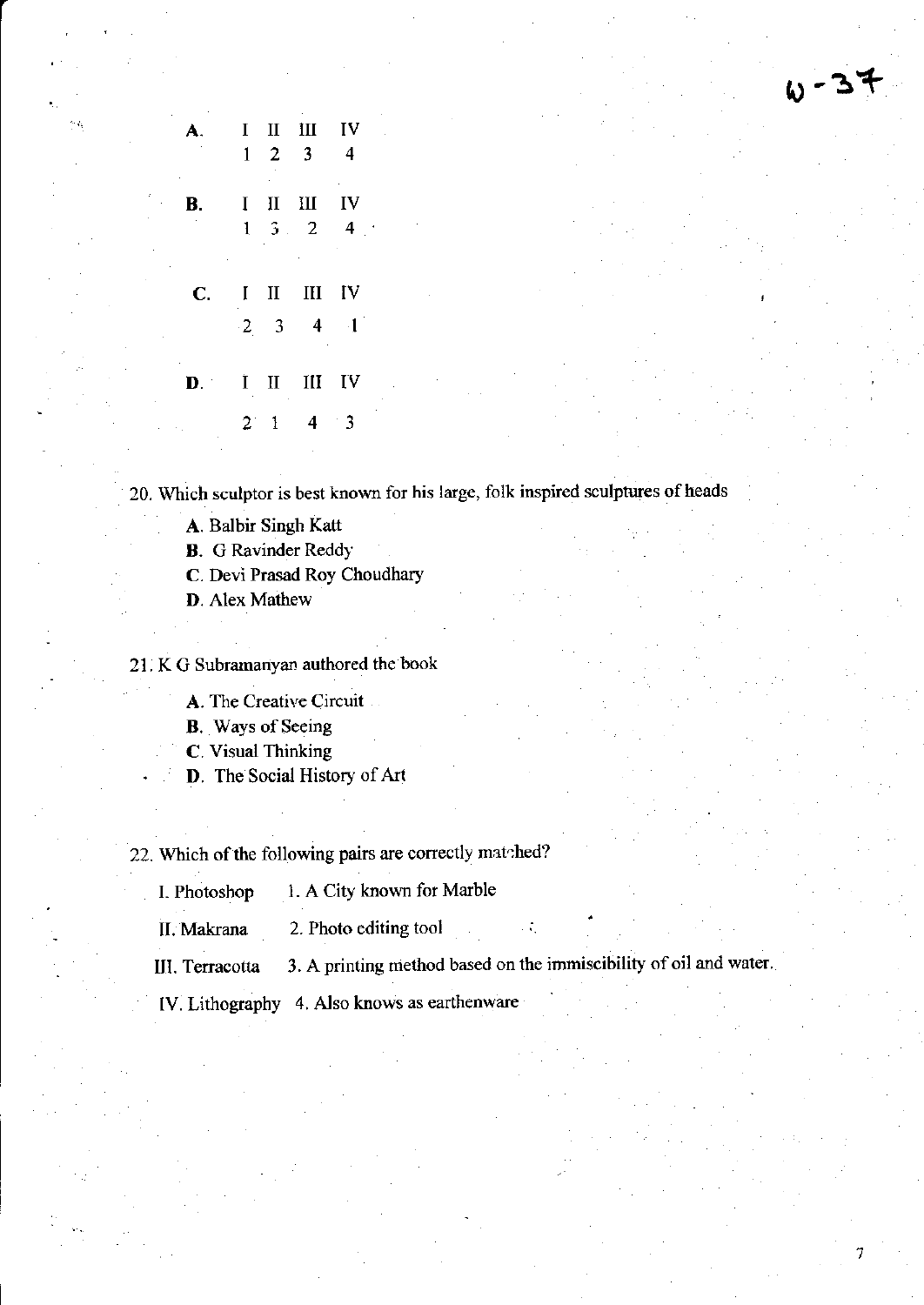$II$   $III$   $IV$  $\bf{I}$ А.  $\overline{2}$  $3\quad 4$  $\mathbf{1}$ III IV Iï **B.** I  $\mathbf{1}$  $\overline{2}$ 4  $\overline{\mathbf{3}}$ 

 $\mathbf{C}$ IV  $\mathbf H$  $\mathbf{III}$  $\bf{I}$  $4<sup>3</sup>$  $\overline{2}$  $\mathbf{1}$ 

 $III$  $\mathbf{W}$ D.  $\mathbf{I}$ I 3  $2^{\frac{1}{2}}$  $\mathbf{1}$ 

23. Choose the correct chronological sequence of curators of the Kochi Muziris Biennale.

 $W - 37$ 

8

- Jitesh Kalat  $\mathbf{I}$ .
- II. Shubigi Rao
- III. Bose Krishnamachari & Rizas Komu
- **IV.** Anita Dube
- V. Sudarshan Shetty
- I, II, IV, III A.

III, I, IV, V, II **B.** 

II, I, III, IV, V C.

III, I, V, IV, II D.

24. Choose the correct sequence according to chronological seniority:

- I. Abanindranath Tagore
- II. Raja Ravi Varma
- III. Ganesh Pyne
- IV. Amrita Sher-Gil
- I, II, IV, III, A.
- $I, IV, II, III$ **B.**
- II, I, III, IV  $\mathbf{C}$ .
- $II, I, IV, III$ D.

25. The Vitruvian Man is a drawing of the ideal male body made by the Italian polymath

- A. Giacomo Balla
- B. Leonardo da Vinci
- C. Giovanni Tiepolo
- D. Piero della Francesca